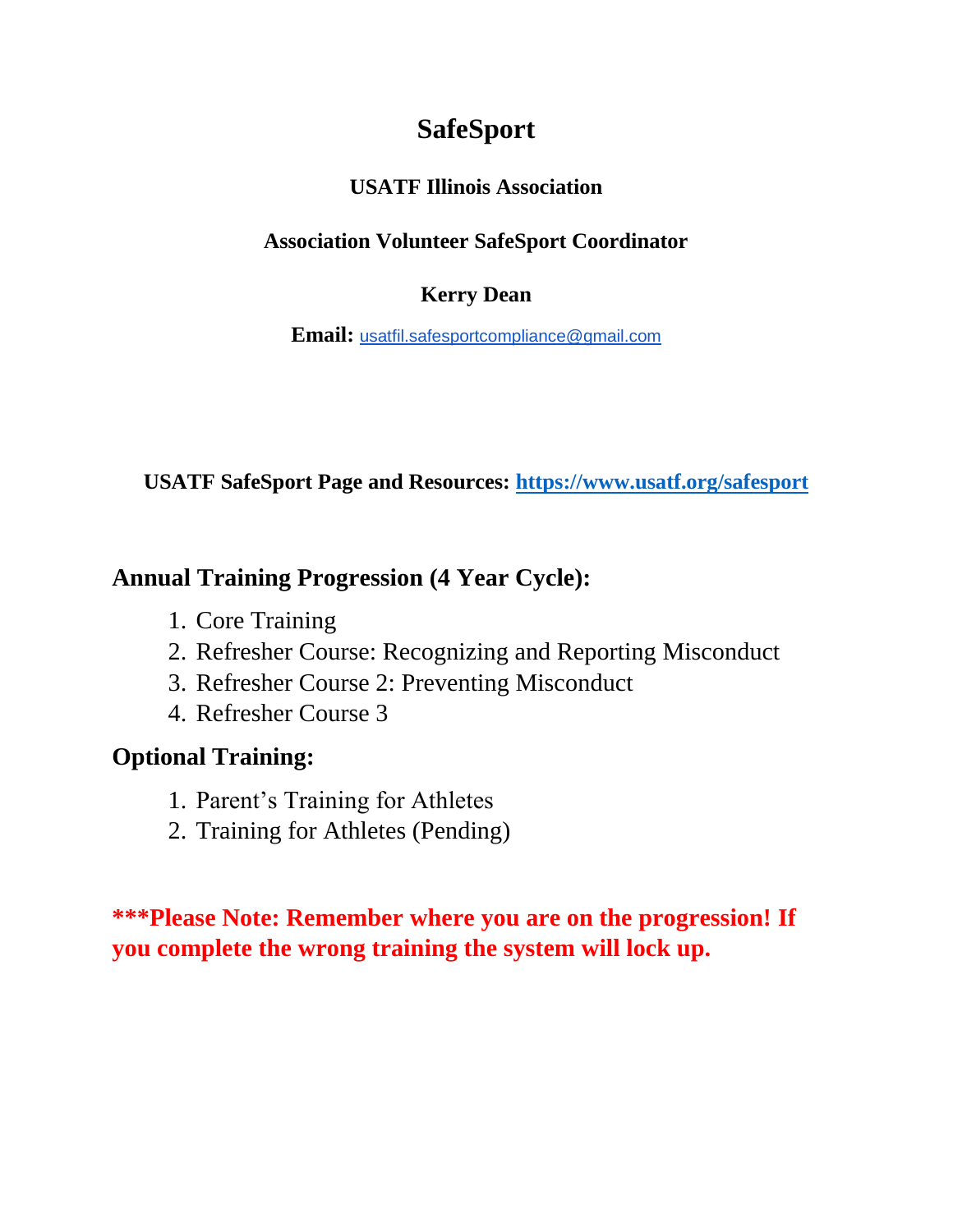#### **How to become USATF 3-Step SafeSport Compliant as part of the USATF SafeSport Program:**

- 1. Obtain a USATF [membership.](https://www.usatf.org/home/top-utility-nav-content/membership)
- 2. Successfully complete the applicable annual [USATF background screen](https://www.usatf.org/about/safesport/background-screening) with NCSI (which includes acknowledgement of the [USATF SafeSport Handbook](https://www.usatf.org/about/safesport/safesport-handbook) and an agreement to abide by the respective code of conduct).\*

*\*Please note: the USATF background screen does not apply to individuals younger than 18 years of age.*

3. Successfully complete SafeSport training (either the Core course or appropriate Refresher course) available on [USATF Connect](https://usatf.sport80.com/) before having contact with athletes, and in any event, within forty-five (45) days of assuming such position within USATF.\*\*

> *\*\*Note: SafeSport training is an annual requirement, meaning it should be completed once every 365 days.*

#### **USATF SafeSport Online Training Steps**

- 1. Log in to [USATF Connect](https://usatf.sport80.com/login) using your email address and password.
	- a. *\*Note: If you have one or more accounts linked to your USATF Connect profile, please select your personal account.*
- 2. Click "View" on your profile card.
- 3. Select "Center for SafeSport Training" in the menu to the left.
- 4. Click on the blue "Add Center for SafeSport Training" button.
- 5. Here you will see the training course options. Select the type of training you wish to complete (please note, you will not be able to add any of the Refresher courses until your Core training is completed).
- 6. Once you have added the appropriate course, you will see a pop-up box with additional information to review. Click the "Add" button at the bottom of the screen.
- 7. Once you click "Add", you will see a pop-up window with a link to click to begin the course.
	- a. Click the "Start Training" option in the pop-up window.
- 8. You will enter the SafeSport training program where you will complete the training.
	- a. The course(s) will remain in a "Pending Approval" status until you complete the training. You may start a course, stop, logout and come back to your account to complete at any time. [This video is available](https://vimeopro.com/user44435707/usatf-connect-member-tutorials/video/422807391) for those who need guidance on how to resume SafeSport training.
- 9. Once you complete the training you will be issued a PDF certificate. Please save this certificate for your records. Click the "X" button once you are finished.